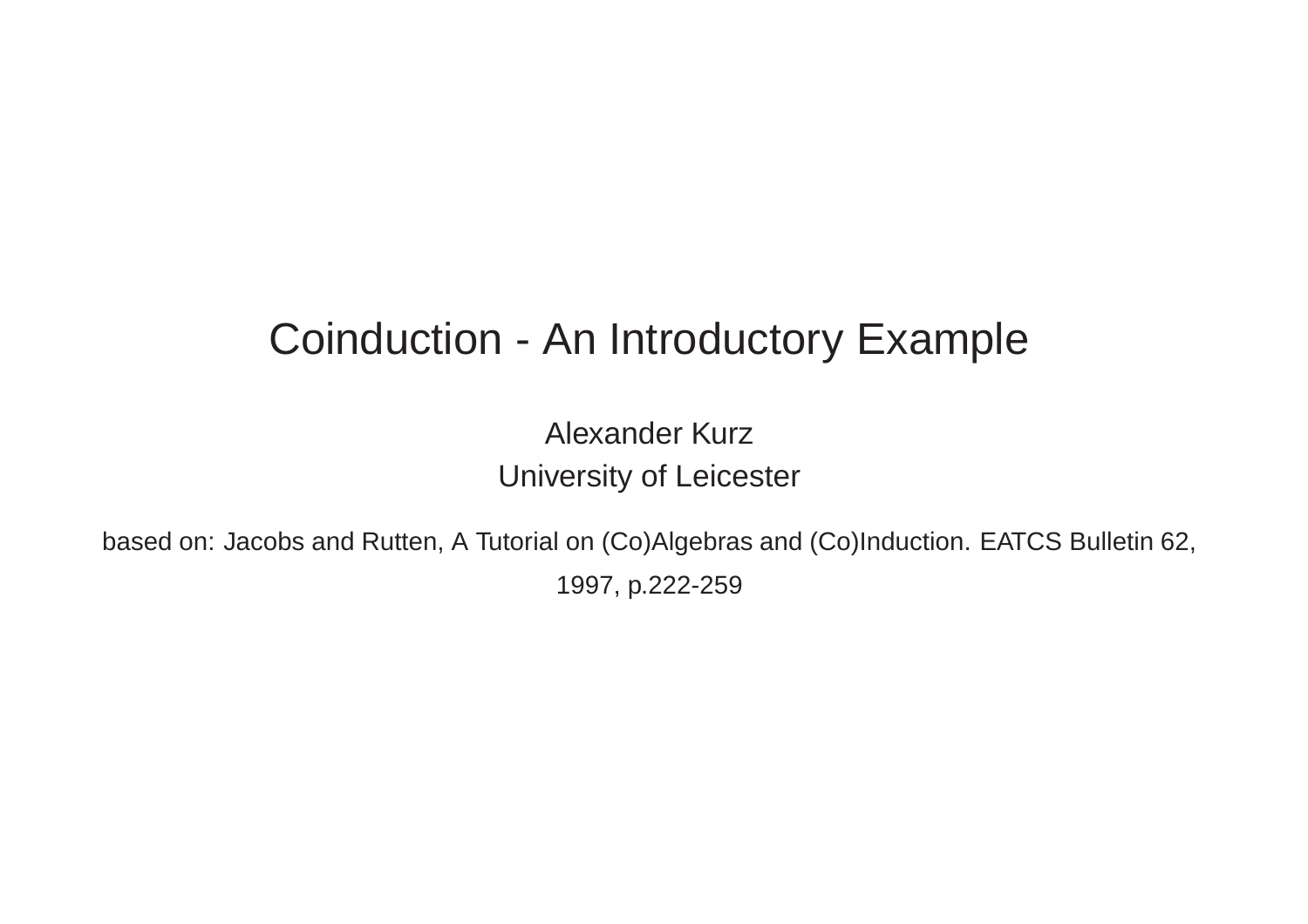# coinduction

How to reason about infinite data/processes? An example:

Given 
$$
zip : A^{\mathbb{N}} \times A^{\mathbb{N}} \to A^{\mathbb{N}}, \quad even : A^{\mathbb{N}} \to A^{\mathbb{N}}, \quad odd : A^{\mathbb{N}} \to A^{\mathbb{N}}
$$

such that

$$
head(zip(l_1, l_2)) = head(l_1)
$$
  

$$
tail(zip(l_1, l_2)) = zip(l_2, tail(l_1))
$$

$$
head(even(l)) = head(l)
$$
  

$$
tail(even(l)) = even(tail(tail(l)))
$$

$$
odd(l) = even(tail(l))
$$

show

$$
zip(\text{even}(x),\text{odd}(x)) = x
$$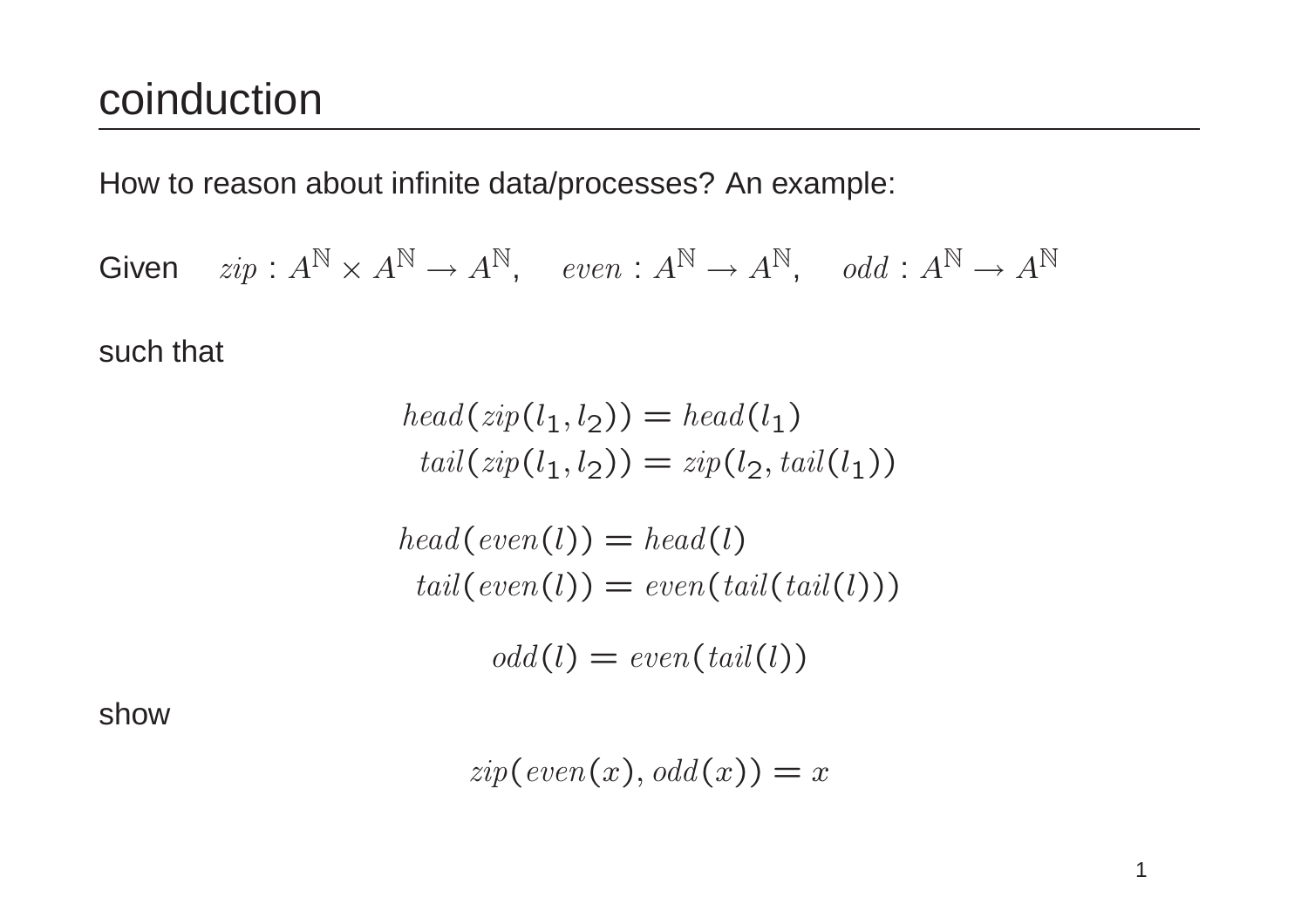### example, cont'd

Given

$$
head(zip(l_1, l_2)) = head(l_1)
$$
  
\n
$$
tail(zip(l_1, l_2)) = zip(l_2, tail(l_1))
$$
  
\n
$$
head(even(l)) = head(l)
$$
  
\n
$$
tail(even(l)) = even(tail(tail(l)))
$$
  
\n
$$
odd(l) = even(tail(l))
$$

show

 $zip(even(x), odd(x))) = x$ 

 $head(zip(even(x), odd(x))) = head(even(x)) = head(x)$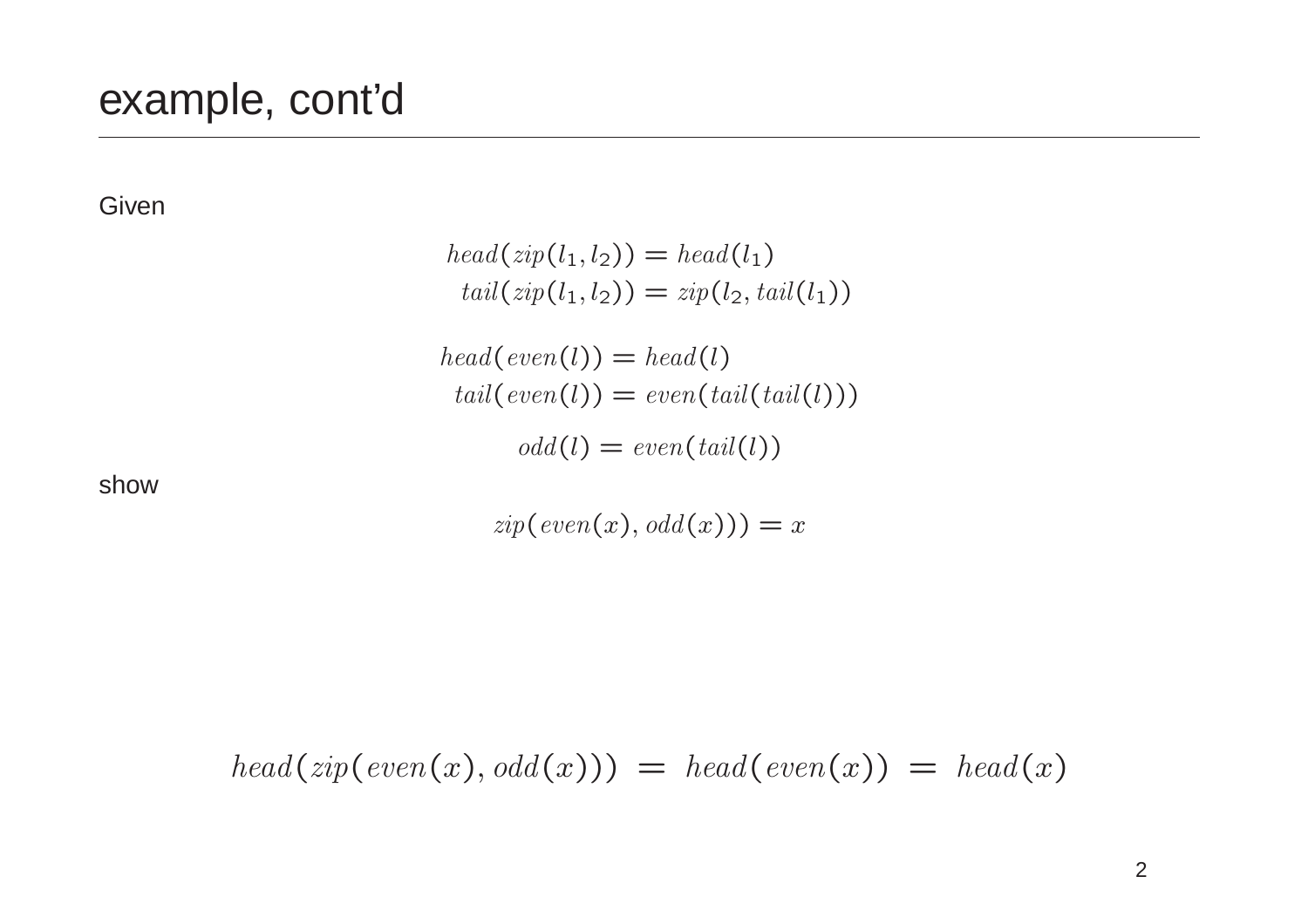### example, cont'd

Given

 $head(zip(l_1, l_2)) = head(l_1)$  $tail(zip(l_1, l_2)) = zip(l_2, tail(l_1))$  $head(even(l)) = head(l)$  $tail(even(l)) = even(tail(tail(l)))$  $odd(l) = even(tail(l))$ 

show

 $zip(even(x), odd(x))) = x$ 

 $head(zip(even(x), odd(x))) = head(even(x)) = head(x)$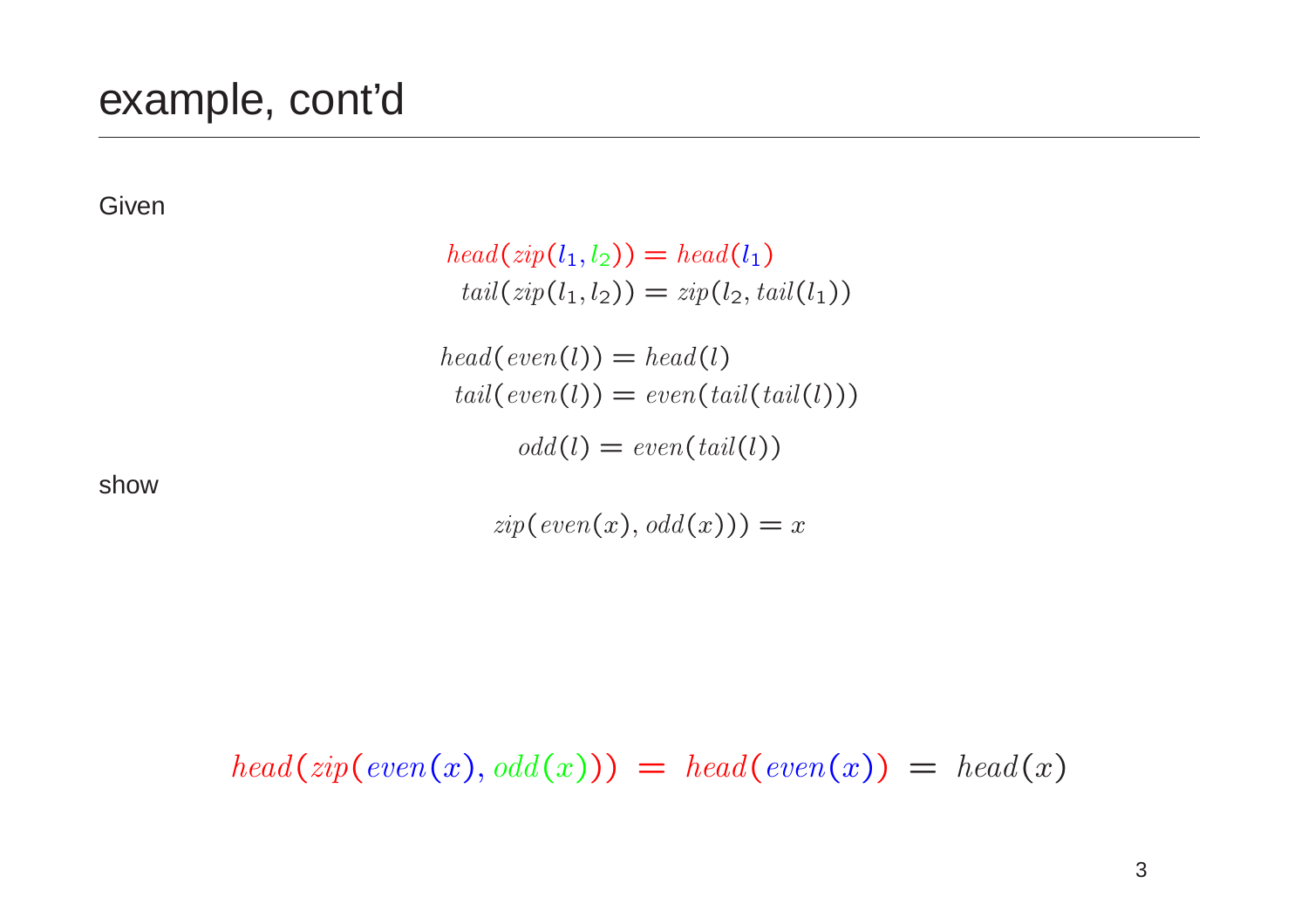### example, cont'd

Given

 $head(zip(l_1, l_2)) = head(l_1)$  $tail(zip(l_1, l_2)) = zip(l_2, tail(l_1))$  $head(even(l)) = head(l)$  $tail(even(l)) = even(tail(tail(l)))$  $odd(l) = even(tail(l))$ 

show

 $zip(even(x), odd(x))) = x$ 

 $head(zip(even(x), odd(x))) = head(even(x)) = head(x)$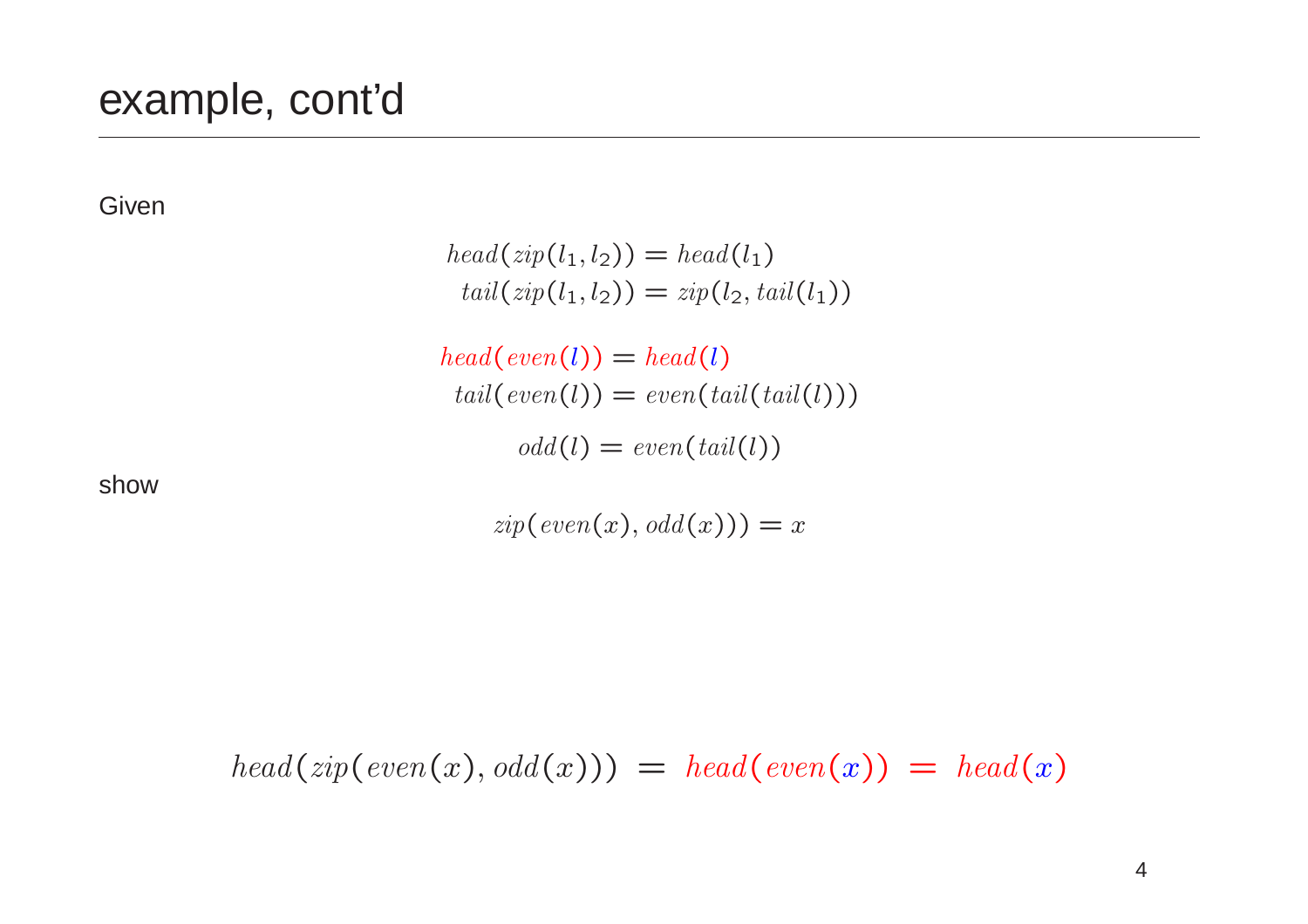$head(zip(l_1, l_2)) = head(l_1)$  $tail(zip(l_1, l_2)) = zip(l_2, tail(l_1))$  $head(even(l)) = head(l)$  $tail(even(l)) = even(tail(tail(l)))$  $odd(l) = even(tail(l))$ 

show

 $zip(even(x), odd(x))) = x$ 

$$
tail(zip(even(x), odd(x))) = zip(odd(x), tail(even(x)))
$$
  
=  $zip(odd(x), even(tail(tail(x))))$   
=  $zip(even(tail(x)), odd(tail(x))) = tail(x)$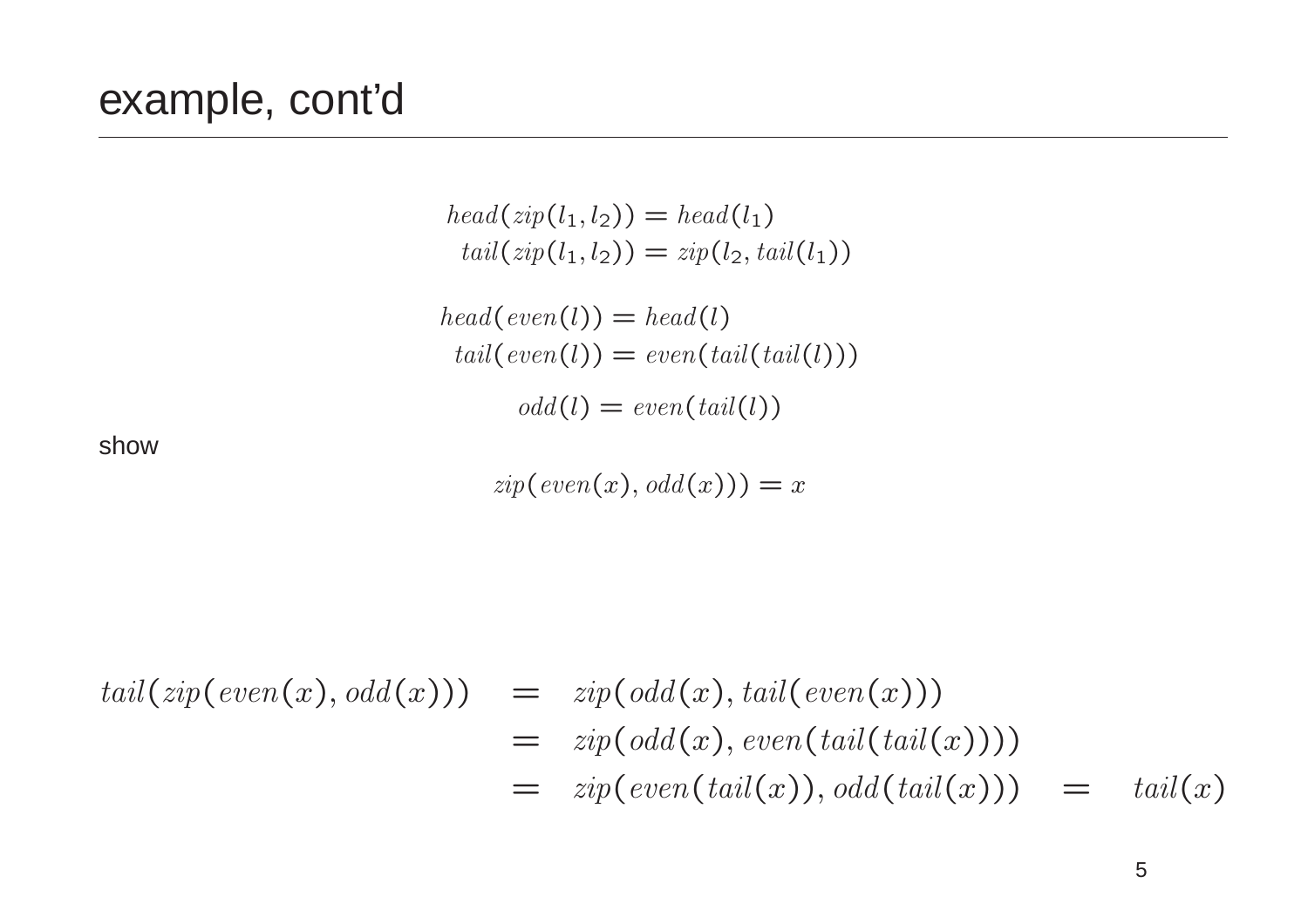$head(zip(l_1, l_2)) = head(l_1)$  $tail(zin(l_1, l_2)) = zip(l_2, tail(l_1))$ 

 $head(even(l)) = head(l)$  $tail(even(l)) = even(tail(tail(l)))$  $odd(l) = even(tail(l))$ 

show

 $zip(even(x), odd(x))) = x$ 

 $tail(zip(even(x), odd(x))) = zip(odd(x), tail(even(x)))$  $=$   $zip(odd(x), even(tail(tail(x))))$  $=$   $zip(even(tail(x)), odd(tail(x))) = tail(x)$ 

6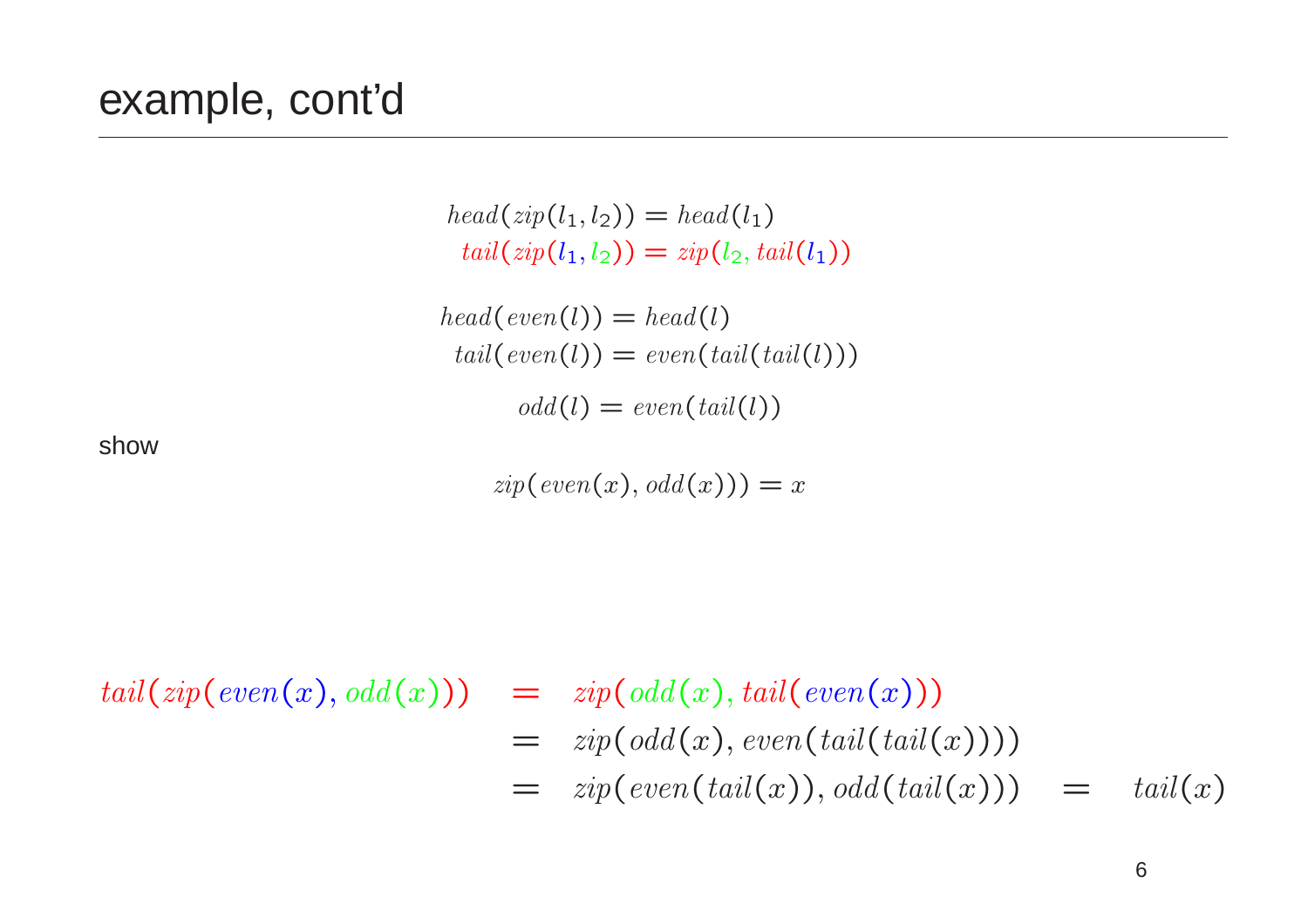$head(zip(l_1, l_2)) = head(l_1)$  $tail(zin(l_1, l_2)) = zip(l_2, tail(l_1))$  $head(even(l)) = head(l)$  $tail(even(l)) = even(tail(tail(l)))$  $odd(l) = even(tail(l))$ 

show

 $zip(even(x), odd(x))) = x$ 

 $tail(zip(even(x), odd(x))) = zip(odd(x), tail(even(x)))$  $=$   $zip(odd(x), even(tail(tail(x))))$  $=$   $zip(even(tail(x)), odd(tail(x))) = tail(x)$ 

7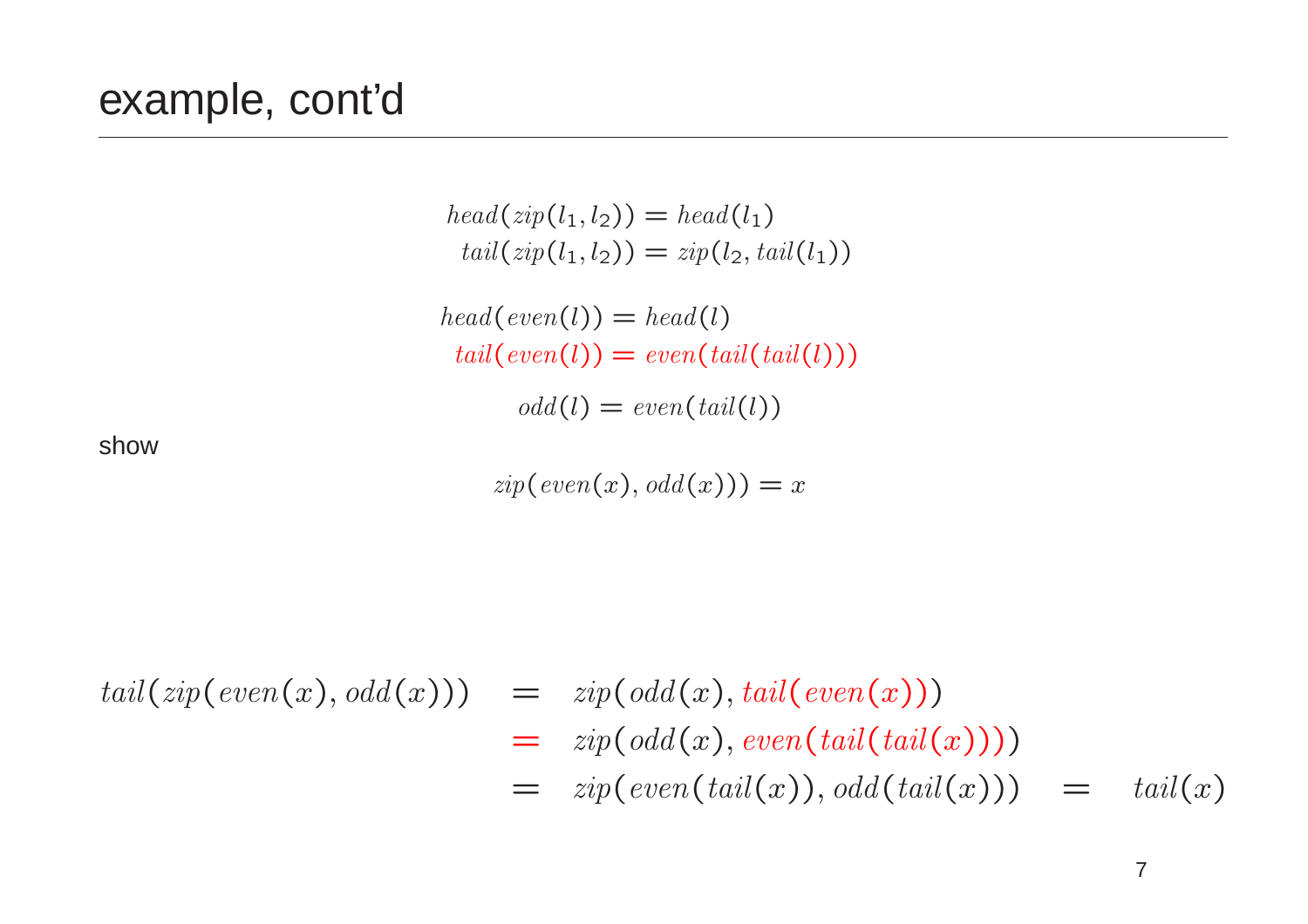$head(zip(l_1, l_2)) = head(l_1)$  $tail(zin(l_1, l_2)) = zip(l_2, tail(l_1))$  $head(even(l)) = head(l)$  $tail(even(l)) = even(tail(tail(l)))$  $odd(l) = even(tail(l))$ 

show

 $zip(even(x), odd(x))) = x$ 

 $tail(zip(even(x), odd(x))) = zip(odd(x), tail(even(x)))$  $=$   $zip(odd(x), even(tail(tail(x))))$  $=$   $zip(even(tail(x)), odd(tail(x))) = tail(x)$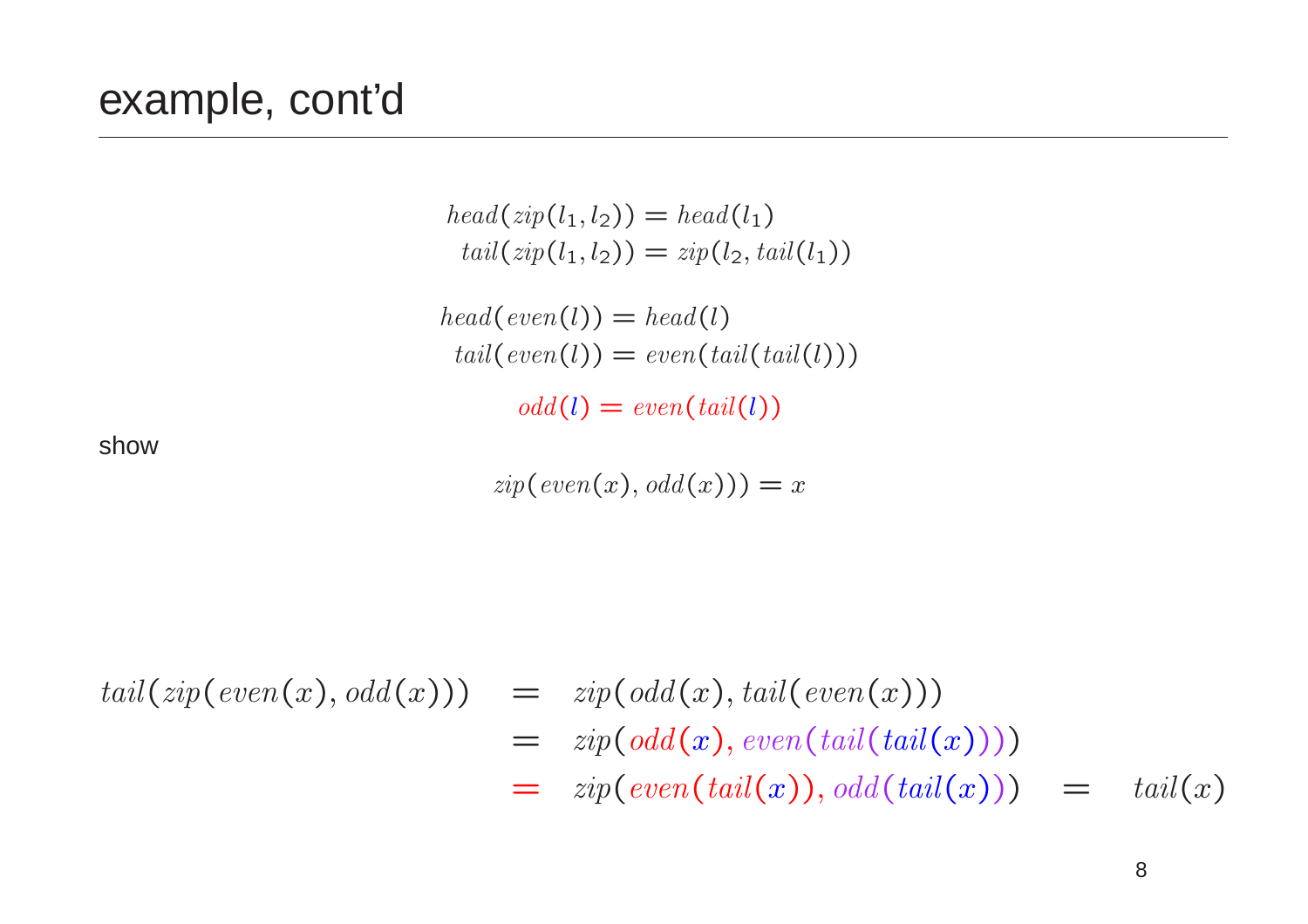$head(zip(l_1, l_2)) = head(l_1)$  $tail(zin(l_1, l_2)) = zip(l_2, tail(l_1))$  $head(even(l)) = head(l)$  $tail(even(l)) = even(tail(tail(l)))$  $odd(l) = even(tail(l))$ 

show

 $zip(even(x), odd(x))) = x$ 

 $tail(zip(even(x), odd(x))) = zip(odd(x), tail(even(x)))$  $=$   $zip(odd(x), even(tail(tail(x))))$  $=$   $zip(even(tail(x)), odd(tail(x))) = tail(x)$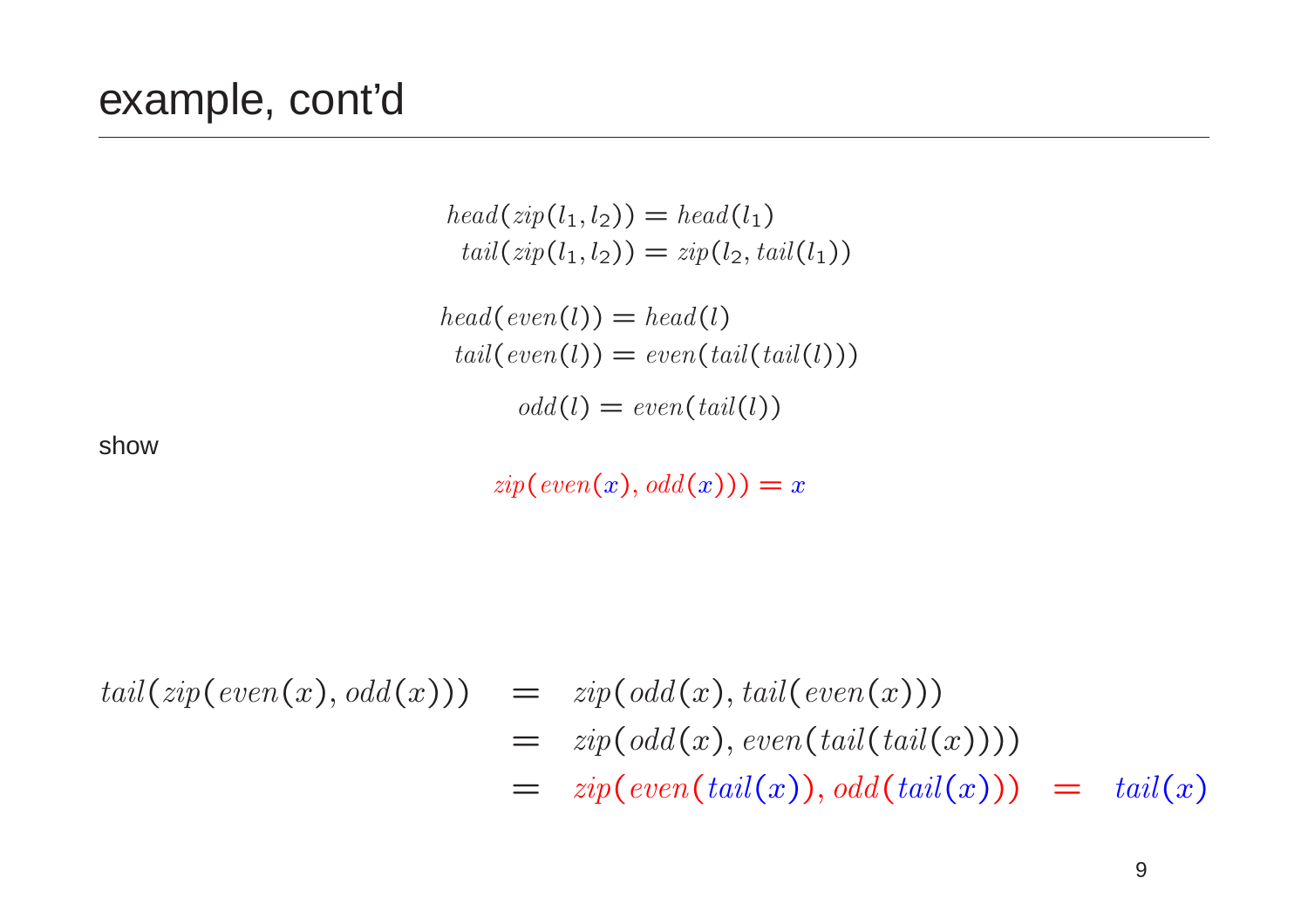**Coinduction Proof Principle:** Two streams  $x, x' \in A^{\mathbb{N}}$  are equal iff there is a relation  $\,R\,$  with  $\,xRx' \,$  and for all  $y,y'$ 

$$
yRy' \Rightarrow head(y) = head(y')
$$
  

$$
yRy' \Rightarrow tail(y) R tail(y')
$$

 $\textsf{\textbf{Example:}}\quad \textsf{Put} \quad zip(\textit{even}(x),\textit{odd}(x))) \; R \; \; x \quad \textsf{for all} \; x \in A^{\mathbb{N}}$ 

 $tail(zip(even(x), odd(x))) = zip(odd(x), tail(even(x)))$  $=$   $zip(odd(x), even(tail(tail(x))))$ 

$$
= \quad zip(\text{even}(\text{tail}(x)),\text{odd}(\text{tail}(x))) \quad R \quad \text{tail}(x)
$$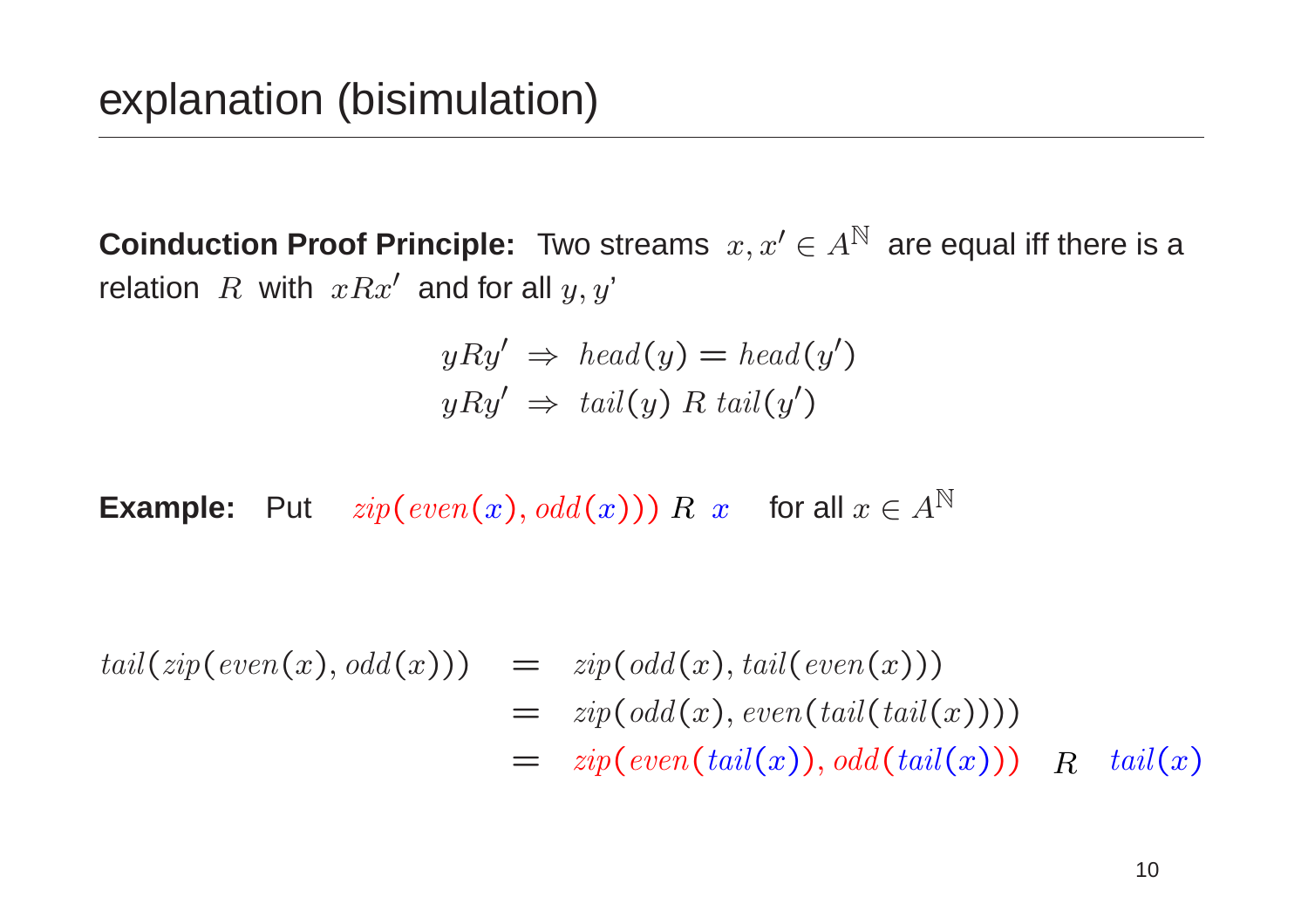**Def:** An object  $Z$  is final if for all objects  $X$  there is a unique arrow  $X \to Z$ .

**Observation:**  $A^{\mathbb{N}} \to A \times A^{\mathbb{N}}$  is the final coalgebra (for the functor  $TX = A \times X$ ).

Fact: To say that  $X \to A \times X$  satisfies the coinduction proof principle is equivalent to saying that  $|X \to A \times X|$  is the final coalgebra.